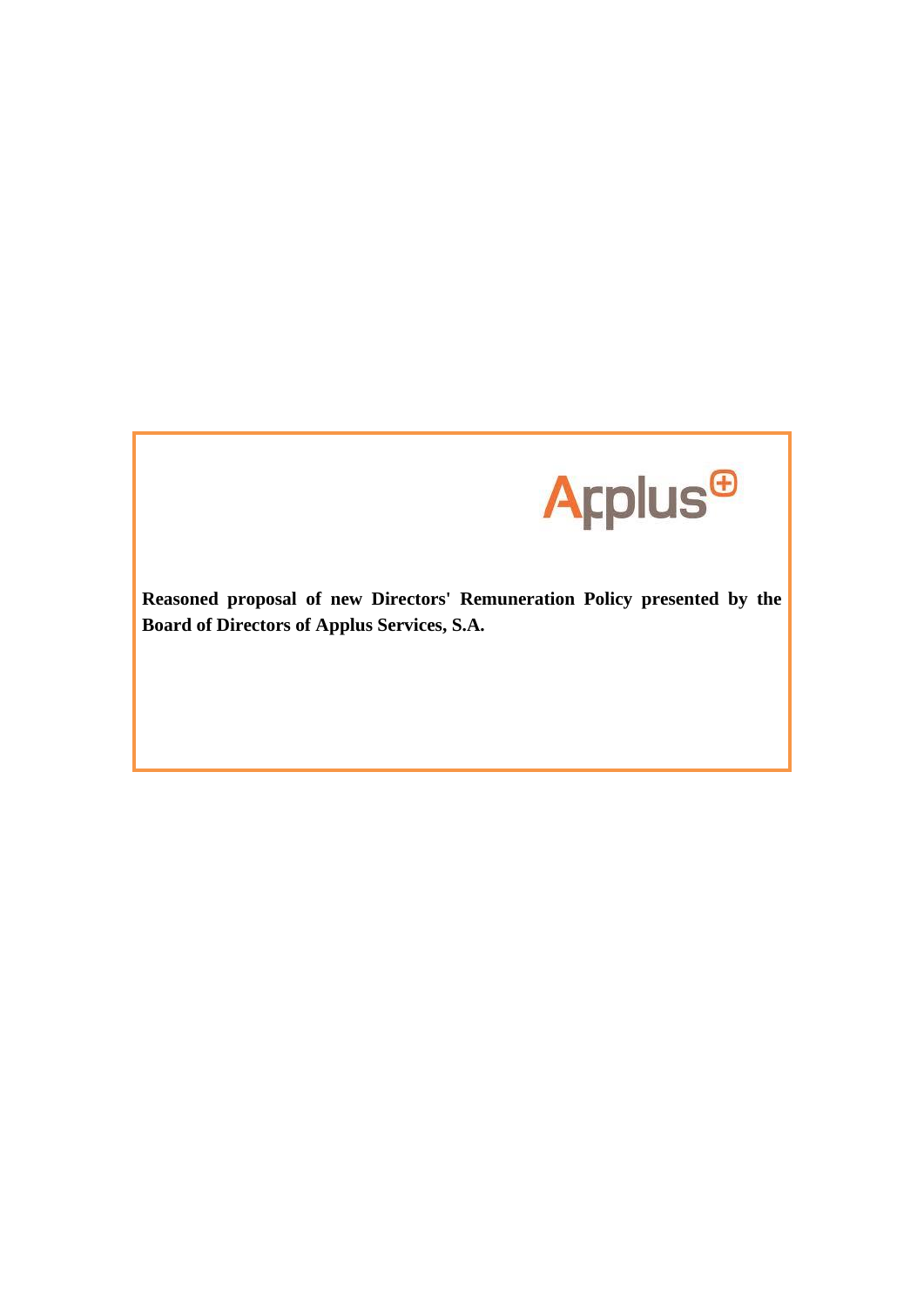A new Remuneration Policy for the Directors of Applus Services, S.A. (the "**Company**"), prepared on the terms required under section 529 *novodecies* of the Spanish Companies Act (*Ley de Sociedades de Capital*) (the "**Remuneration Policy**"), is submitted for the approval of the shareholders at the General Meeting.

The Board of Directors has resolved to submit for the approval of the shareholders at the General Meeting the new Remuneration Policy, the text of which is included in the report received from the Appointments and Remuneration Committee, which the Board adopted on all its terms and which it attached to this reasoned proposal.

The main purpose of the proposed new Directors' Remuneration Policy is the amendment of the remuneration regime of the Chief Executive Officer of the Company and the Chief Financial Officer (CFO), as well as certain terms of their contracts, in order to adapt them to the best market standards, requests from investors and shareholders and recommendations from proxy-advisors, based on the information and permanent dialogue maintained with them, as well as the assessment received from Mercer Consulting in this regard.

The remuneration of the directors in their capacity as such included in the proposed Remuneration Policy is consistent with the remuneration system established in article 25 of the By-laws and articles 25 and 27 of the Board of Directors Regulation. In addition, the remuneration for performance of executive duties that is also described in the proposed Remuneration Policy complies with the requirements provided by the Spanish Companies Act and with the principles and rules set forth in the Company's By-laws and the Board of Directors Regulation of the Company.

The Board likewise considers that the proposed Remuneration Policy is reasonably in proportion to the importance of the Company, is in line with the financial situation thereof and is consistent with market standards at comparable companies. Furthermore, the factors that affect the various components of remuneration for the performance of executive duties are compatible with an appropriate and effective management of risks, without offering the executive directors incentives to assume risks that exceed the level tolerated by the Company, which is also consistent with the Company's strategy, objectives, values and interests over the long term.

In Madrid, on 25 May 2022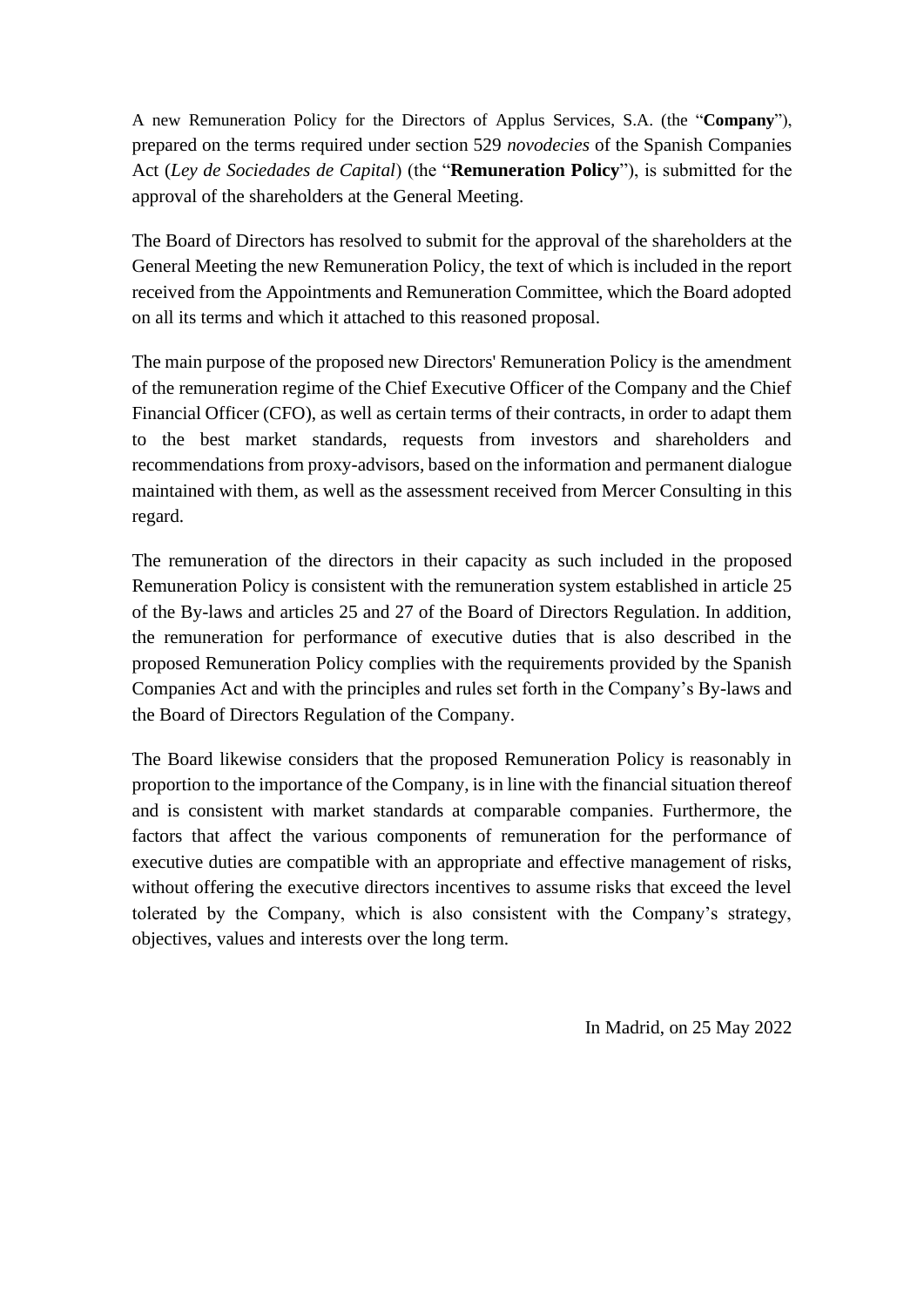

**Report issued by the Appointments and Compensation Committee of the Board of Directors of Applus Services, S.A. with regard to the proposed new Directors' Remuneration Policy of the Company**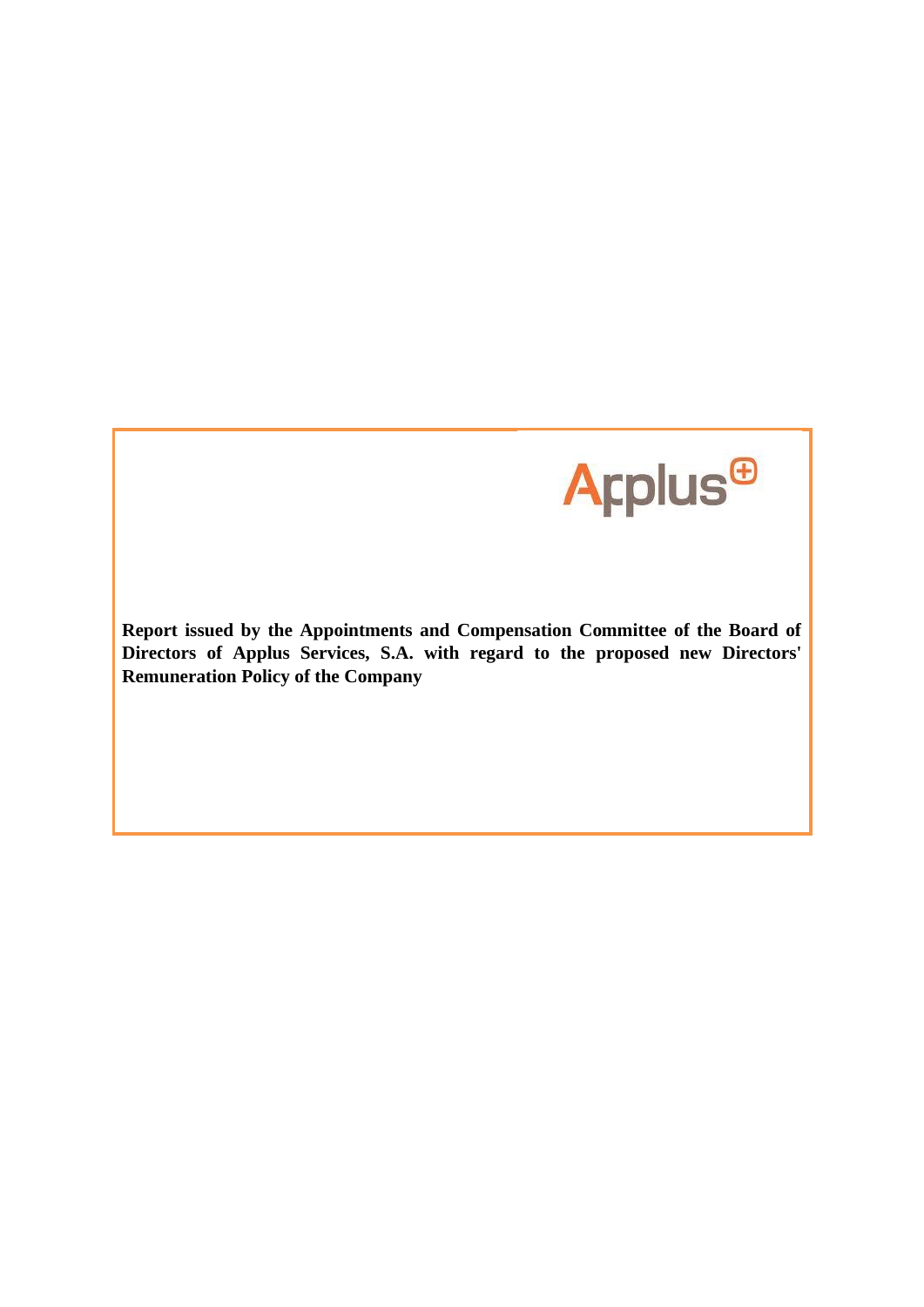# **1. PURPOSE OF THE REPORT**

The Appointments and Compensation Committee of the Board of Directors of Applus Services, S.A. ("**Applus**" or the "**Company**") prepared this report on 25 May 2022, to provide a rationale and explanation for the proposed new Remuneration Policy for the Directors of the Company that is submitted to the Board of Directors, the full text of which is set forth in the Annex, in accordance with the provisions of article 529 novodecies of the Spanish Companies Act (*Ley de Sociedades de Capital*) and of article 39.3.b) of the Regulations of Applus' Board of Directors.

It is expressly stated for the record that the proposed new Directors' Remuneration Policy must be submitted for the approval of the shareholders at the Company's next General Shareholders' Meeting. For these purposes, and in accordance with the provisions of articles 518 and 529 novodecies of the Spanish Companies Act, article 8 of the Regulations of Applus' General Shareholders' Meeting and article 25 of the Regulations of Applus' Board of Directors, this report must be made available to the shareholders at the registered offices and published continuously on the Company's website from the date of publication of the announcement of call to meeting until the holding of the aforementioned General Shareholders' Meeting.

# **2. GENERAL RATIONALE FOR THE PROPOSAL**

The main purpose of the proposed new Directors' Remuneration Policy is the amendment of the remuneration regime of the Chief Executive Officer of the Company and the Chief Financial Officer (CFO), as well as certain terms of their contracts, in order to adapt them to the best market standards, requests from investors and shareholders and recommendations from proxy-advisors, based on the information and permanent dialogue maintained with them, as well as the assessment received from Mercer Consulting in this regard.

The current Chief Executive Officer of the Company, Mr. Fernando Basabe, has announced his intention to retire and not to present himself for re-election as Director, as informed to the market by means of an insider information communication last 10 May 2022. As stated in said communication, the Board is progressing in the selection process to appoint Mr. Basabe's successor, however such process has not concluded yet and therefore no director's appointment will be proposed to the next General Shareholders' Meeting to replace him.

Consequently, at the moment when the Shareholders' Meeting will decide on this Remuneration Policy, the position of Chief Executive Officer will no longer exist in the Company. However, this Committee considers it convenient to maintain in this Remuneration Policy the description of the remuneration proposed for the chief executive of Applus, for the sake of full transparency for the shareholders and in the conviction that without such description, this Policy would be incomplete. However, the remuneration of the chief executive is proposed in terms of maximums, in order to provide the Company with the necessary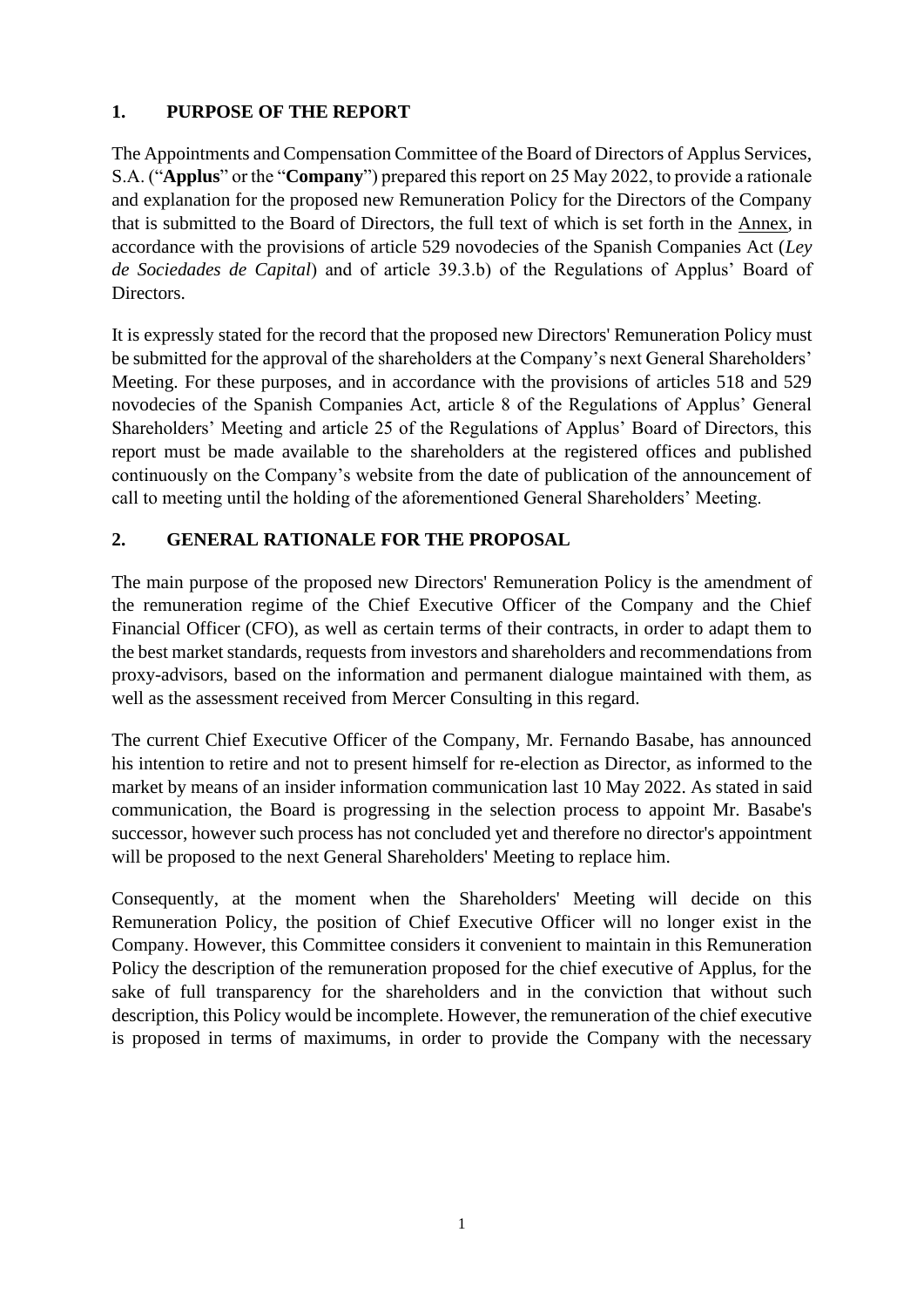flexibility to negotiate the specific terms of such remuneration with the person to be elected for such position.

# **3. EXPLANATION OF THE MAIN AMENDMENTS IN THE NEW REMUNERATION POLICY**

# 3.1. Fixed remuneration of the Executive Directors

The maximum fixed remuneration of the Chief Executive Officer shall be maintained at an amount of EUR 750,000.

The fixed remuneration of the Chief Financial Officer is increased to EUR 360,000, although from now on, he will renounce to receive the package of fixed RSUs that he had been receiving annually under the previous Remuneration Policy.

Benefits received as remuneration in kind (including pension plans) by the Chief Executive Officer and the Chief Financial Officer shall be increased up to a maximum cost equal to 15% of the annual fixed remuneration in cash of each.

#### 3.2. Variable annual remuneration of Executive Directors

ESG targets are introduced in the variable annual remuneration of Executive Directors, resulting in: 55% on the adjusted operating profit —AOP—, 30% on the adjusted operating cash flow —AOCF— and 15% on four ESG targets.

In the case of the Chief Executive Officer, the variable base target amount established as a maximum amount of 80% of the fixed remuneration, is not modified.

As for the Chief Financial Officer, the variable base target amount is increased to 70% of the fixed remuneration. In addition, the maximum is set at 150% of the variable base target. Of the variable remuneration to be received, 62.5% would be paid in cash and the remaining 37.5% through the delivery of RSUs. The same policy applies in the case of members of Senior Management and the Chief Executive Officer.

The accelerated vesting clauses are completed and updated for the following cases: (i) *mortis causa*, (ii) permanent disability, (iii) good leaver or (iv) change of control.

If accredited inaccuracies in the information upon which the cash bonus and the RSUs were granted are reported, the Company shall be entitled, for a period of three years following the payment of the cash bonus and the RSUs, or the vesting of the RSUs, respectively, to claim the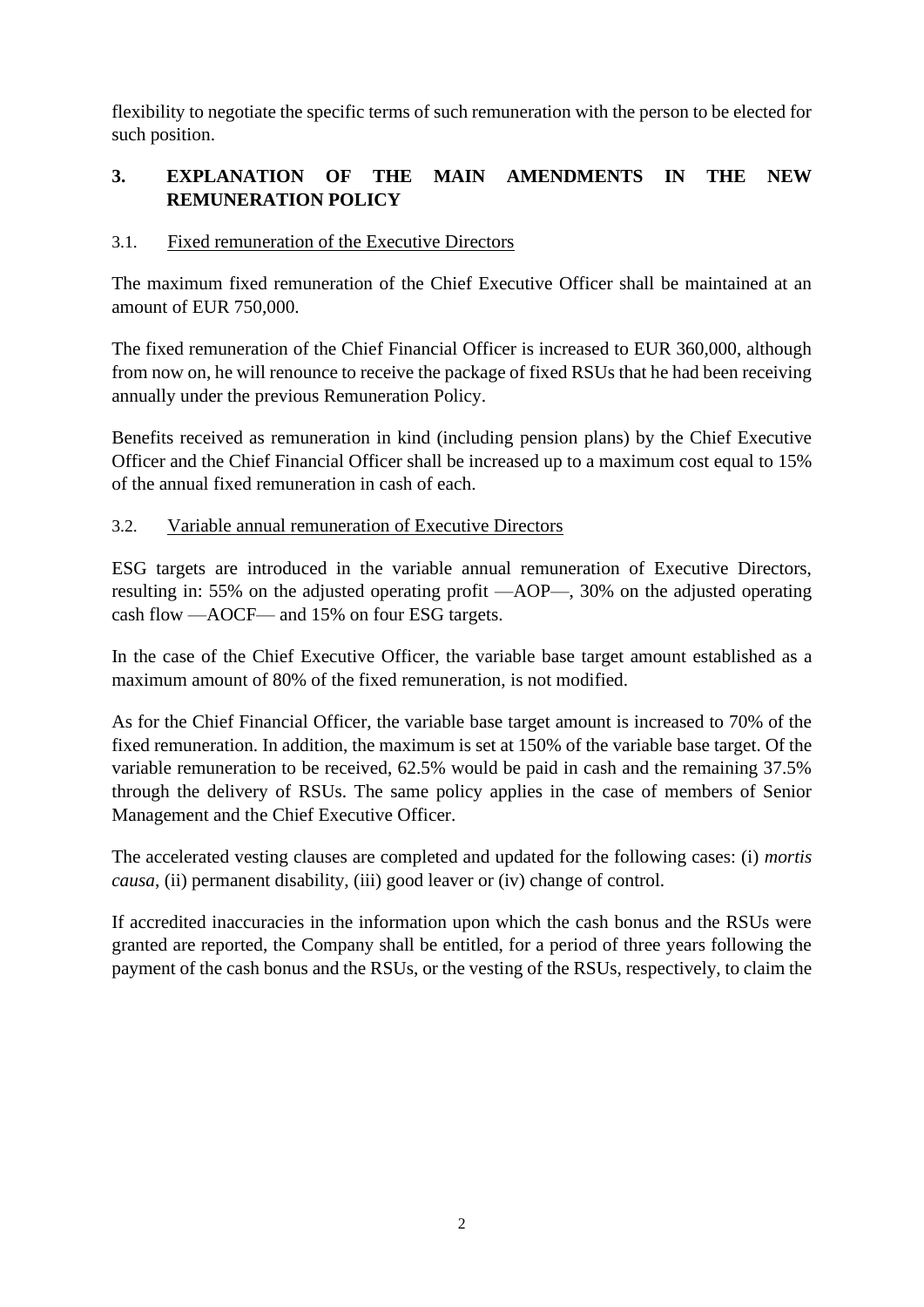refund of the amount of cash bonus and RSUs effectively received by each Executive Director because of those inaccuracies.

The possibility is introduced for the Board to increase the result of the mathematical calculation of the annual variable compensation of the Executive Directors in certain circumstances.

#### 3.3. Long-term variable remuneration of Executive Directors

The targets of the long term incentive plan (which started in 2016 under the then applicable Remuneration Policy and entails the annual receipt of PSUs by the Executive Directors) have been reviewed and updated taken into consideration the strategic objectives and challenges set out in the 2022-2024 strategic plan (communicated last year), the feed-back gathered from investors and proxy-advisors and ESG commitments of Applus.

A target based on relative total shareholder return (TSR) is maintained. This parameter will represent 30% of the total PSUs.

A target regarding adjusted earnings per share reported by Applus (EPS) is maintained. This parameter will represent 50% of the total PSUs.

A target regarding the average return on capital employed (ROCE) is introduced. This parameter will represent 10% of the total PSUs granted each year.

A target regarding the achievement of four ESG targets within a three-year period is introduced. This parameter will represent 10% of the total PSUs granted each year.

The amount of the long term incentive for Executive Directors is increased. Each executive director will receive the following number of PSUs:

- The Chief Executive Officer will annually receive up to a maximum of PSUs equal to, in principle, 90% of his fixed remuneration.
- The Chief Financial Officer will annually receive PSUs equal to, in principle, 50% of his fixed remuneration.

The maximum number of PSUs to be vested shall be reduced to a maximum of 150% of the number of PSUs target.

The accelerated vesting conditions are updated and amended for the following events: (i) *mortis causa*, (ii) permanent disability, (iii) retirement, (iv) the participant's office or employment being with either a company which ceases to be a member of the Applus Group or relating to a business or part of a business which is transferred to a person or entity who is not a member of the Applus Group, or (v) any whatsoever termination carried out by the Company, except in the event of a disciplinary dismissal classified as fair by a court in a definitive judgement or not challenged by the Participant; then the Appointments and Compensation Committee shall determine the number of vested shares through the following steps: (a) the performance conditions will be considered to have been achieved at 100%; and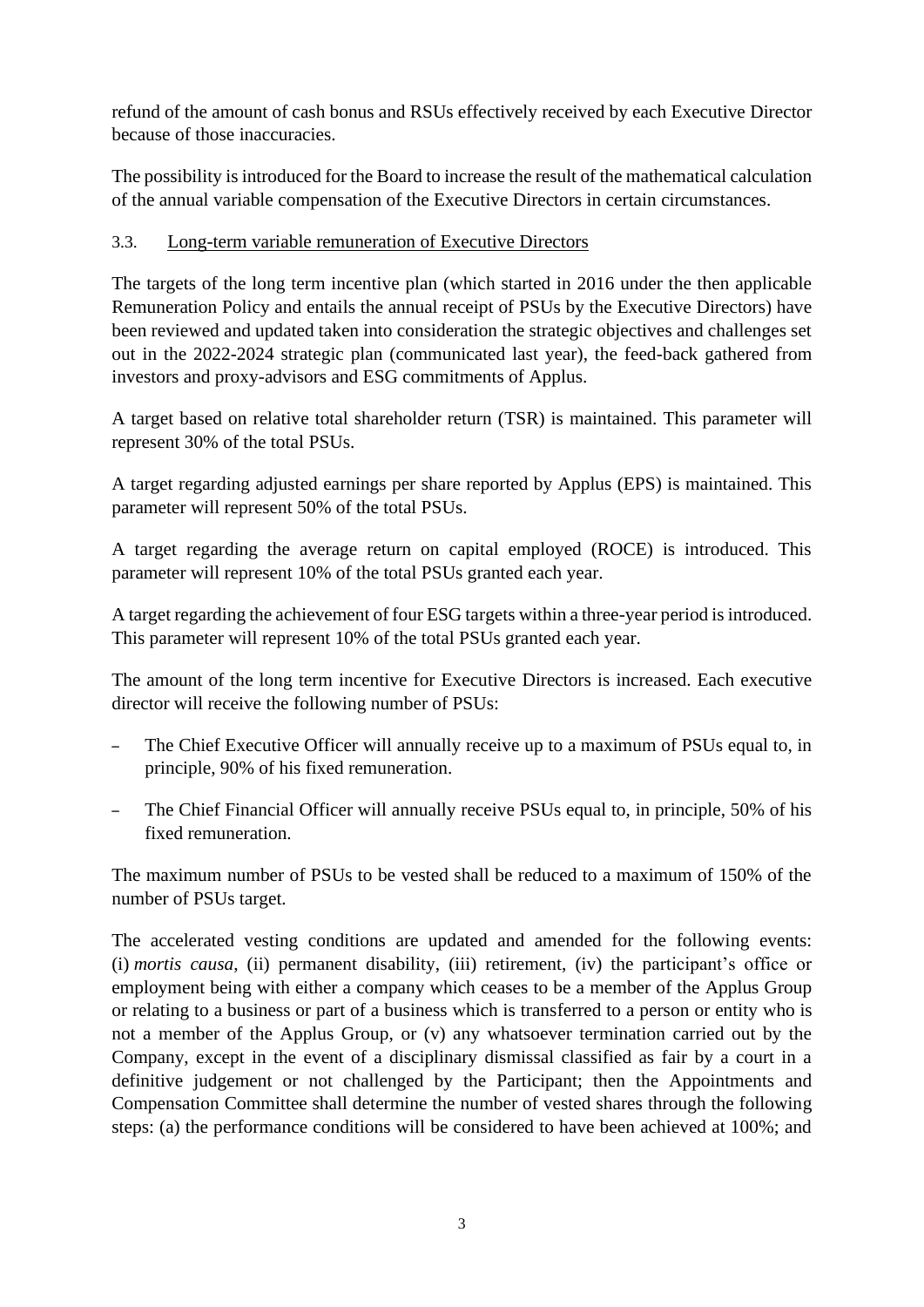(b) applying a pro rata reduction to the number of shares determined based on the period of time after the grant date and ending on the date of cessation relative to the period of 3 years.

In addition, in the event of a change of control, all PSUs will be automatically vested in advance and will not be reduced in proportion to the time elapsed since the grant date and the performance conditions will be considered to have been achieved at 100%.

If accredited inaccuracies in the information upon which the PSUs were granted, the Company shall be entitled, for a period of three years following the payment of the PSUs, to claim the refund of the amount of PSUs which has been effectively received by each Executive Director because of those inaccuracies.

#### 3.4. Main terms and conditions of the Executive Directors contracts

The essential terms and conditions of the Executive Directors' contracts are, apart from those relating to their remuneration, the following:

- (i) The Executive Directors' contracts are of indefinite term, but they can be terminated by any reason at any moment without any severance payment.
- (ii) Exclusivity while they perform executive duties.
- (iii) Termination: the Executive Directors' contracts may be terminated, at any moment, at the request of the corresponding executive director or the Company, provided that it is notified in writing to the other party and a six months' advance notice must be provided. The Executive Directors are not entitled to any compensation as a result of the termination of their contract, except for the provisions contained in the non-competition agreement.
- (iv) Post-contractual non-competition agreement: the Executive Directors shall not compete against the Company or any Applus Group company.

The non-competition commitment assumed by Executive Directors shall have a duration of two years following the termination of their respective contracts.

As consideration, upon such termination (whether at the request of the executive director or the Company), the Executive Director shall be entitled to receive an amount equal to the double of the fixed annual remuneration received in cash at the time of the termination of the contract, that will be paid for the 24-month period following such termination by means of 24 equal installments. The referred amount shall be reduced by the sum that, as the case may be, the Company would have to grant the executive director as legal compensation —which might result from the enforcement of the applicable law— for the termination of the contract, so that the total amount to be received by the executive director once the contract has been terminated does not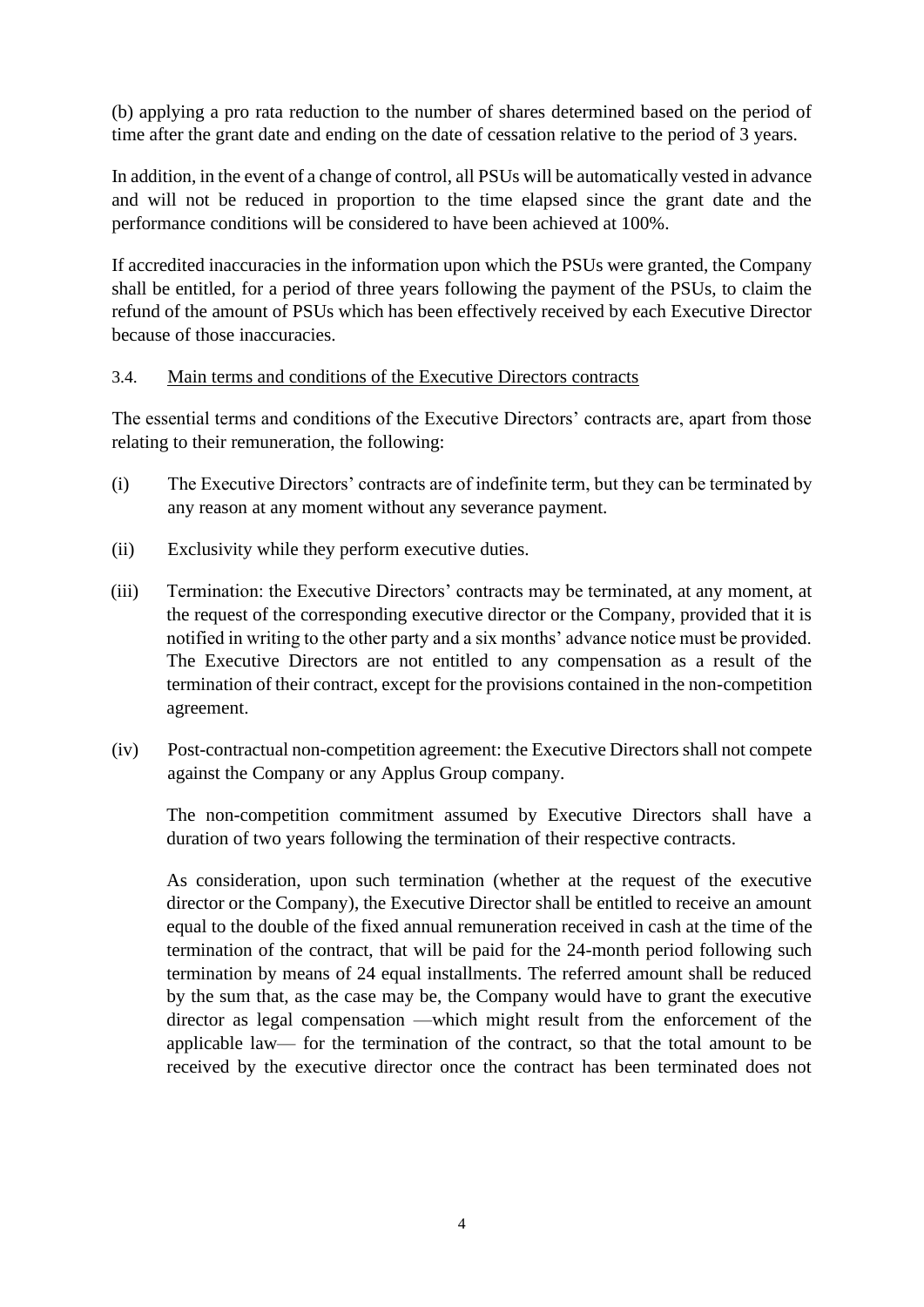exceed, in any case, the double of the fixed remuneration that he received in the last year prior to the termination of the contract.

For the sake of clarity, Applus non-compete policies and strategy depends on the practice and legal regulations of the country where the Group operates and wishes to enforce the non-compete. Spanish law allows an enforceable two year non-compete if there is a fair and enough compensation for the manager, so the Board has decided and the executive managers have accepted to agree on the previous terms and conditions.

This non-compete agreement is binding for both parties, so neither the Company can waive the commitments to pay nor the Executive Director can compete and renounce to his right to be paid.

According to the terms of the previous agreements, the termination payments for Executive Directors comply with the Good Governance Code of Listed Companies in Spain, and protect the Group through an enforceable 2-years non-compete.

- (v) Shareholding retention: the Executive Directors will keep 1/3 of the net shares they receive per year, as the vesting of all RSUs and PSUs, until they achieve a number of shares which value (calculated with the share value at the date of the vesting) is equal to two times the net fixed salary. From that moment onwards, they will keep in shares at least two times their net fixed salary. That commitment will end in case of termination of their services to the Group or in case of change of control.
- (vi) Supplementary pension or early retirement systems: the Executive Directors shall not have supplementary pension or early retirement systems in place, but will be entitled to pension scheme contributions included in the total remuneration in kind as explained above.

#### **4. CONCLUSION**

In light of all the foregoing and in accordance with the provisions of section 529 novodecies of the Spanish Companies Act, Applus' Appointments and Remuneration Committee submits this proposal to the Company's Board of Directors so that it may in turn propose it for the approval of the shareholders at the General Shareholders' Meeting.

In Madrid, on 25 May 2022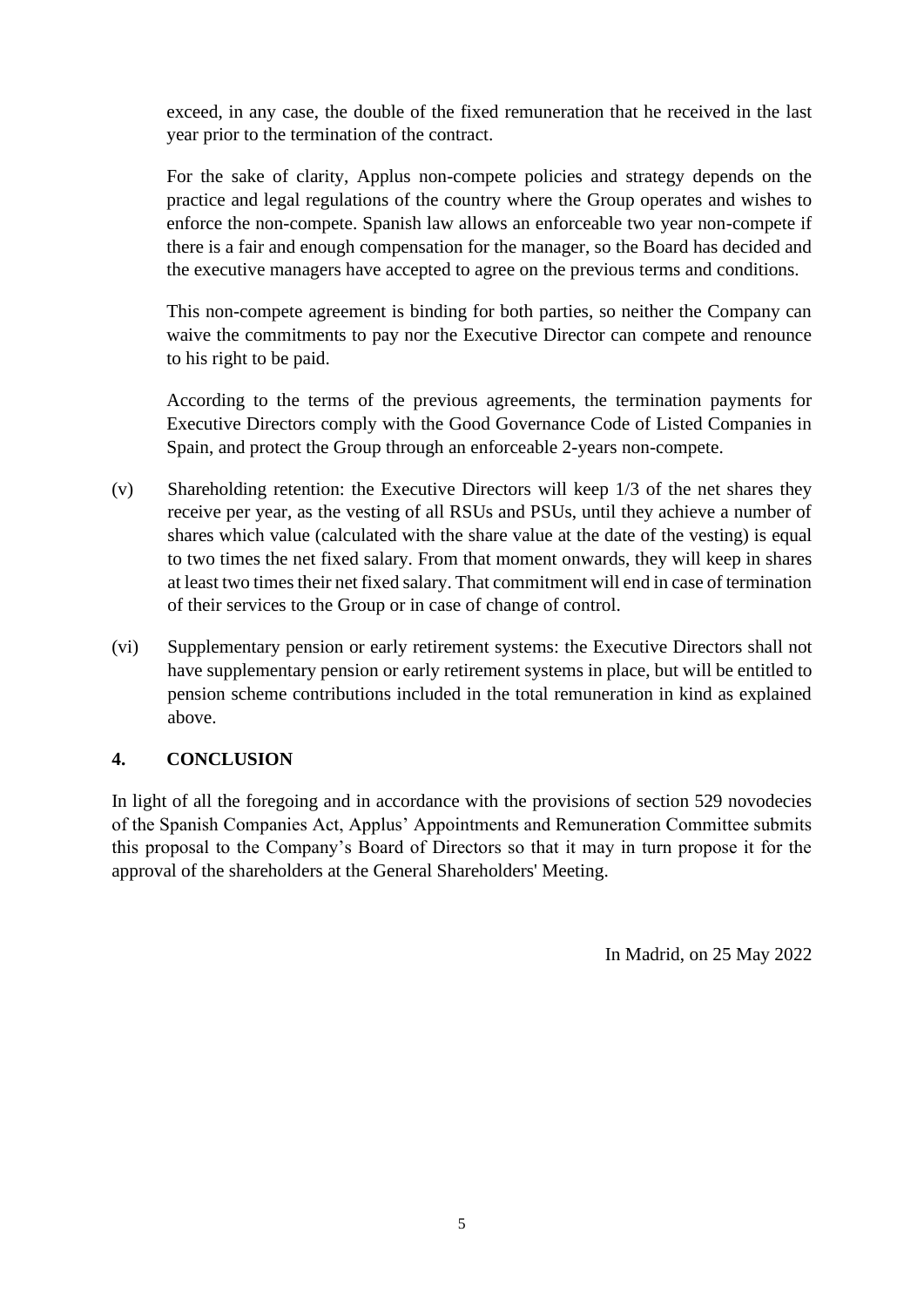# **ANNEX**

# **Full text of the proposal**

# **REMUNERATION POLICY OF THE DIRECTORS OF APPLUS SERVICES, S.A.**

# (hereinafter "**Applus**" or the "**Company**")

#### **1. Duration of the policy**

The Remuneration Policy will be in force during the present financial year 2022 and the following two years (2023 and 2024) unless an agreement amending or replacing such policy is passed by the General Shareholders' Meeting during its applicable period, in accordance with article 529 novodecies of the Spanish Companies Act.

#### **2. Principles and grounds**

The principles and grounds of the directors' Remuneration Policy of Applus, in their capacity as Board members and for the performance of executive duties, focus on a remuneration based on market practices, capable of attracting, retaining and motivating the necessary talent in accordance with the characteristics of its industry and of the countries in which the Company operates, in order to satisfy its business strategy and to meet shareholders' expectations.

Likewise, according to article 27.2 of the Board of Directors Regulation of the Company, independent directors shall be eligible for remuneration as a reward for the dedication, qualification and responsibility that the office demands, however, this remuneration should not reach a level which compromises their independence.

In any case, the directors' remuneration provided for in this Remuneration Policy will be reasonably proportionate to the importance of the Company, the economic situation and the market standards of comparable companies.

A significant portion of the remuneration of the Executive Directors is linked to the achievement of results that reflect the Group's strategic priorities. Long-term sustainability and Diversity are strategic priorities for Applus Board, so this Policy links the Executive Directors' annual bonus and long term incentive (LTI) to ESG targets, including diversity among them, and recognizes the commitment to maintain a minimum percentage of 40% female Directors already achieved in 2021. This Policy also links the Executive Directors' annual bonus with the adjusted operating profit and adjusted operating cash flow, therefore reflecting the strategic priorities for the Company relating to its operating profitability and cash flow generation. Moreover, this Policy also links the Executive Directors' LTI with the total shareholder return, earnings per share and return on capital employed, therefore reflecting the Company's longterm strategic priorities relative to sustainable shareholder value creation.

In setting the Remuneration Policy, the conditions of remuneration and employment of the Company's employees have been taken into account, specifically (i) since 2018, the CEO's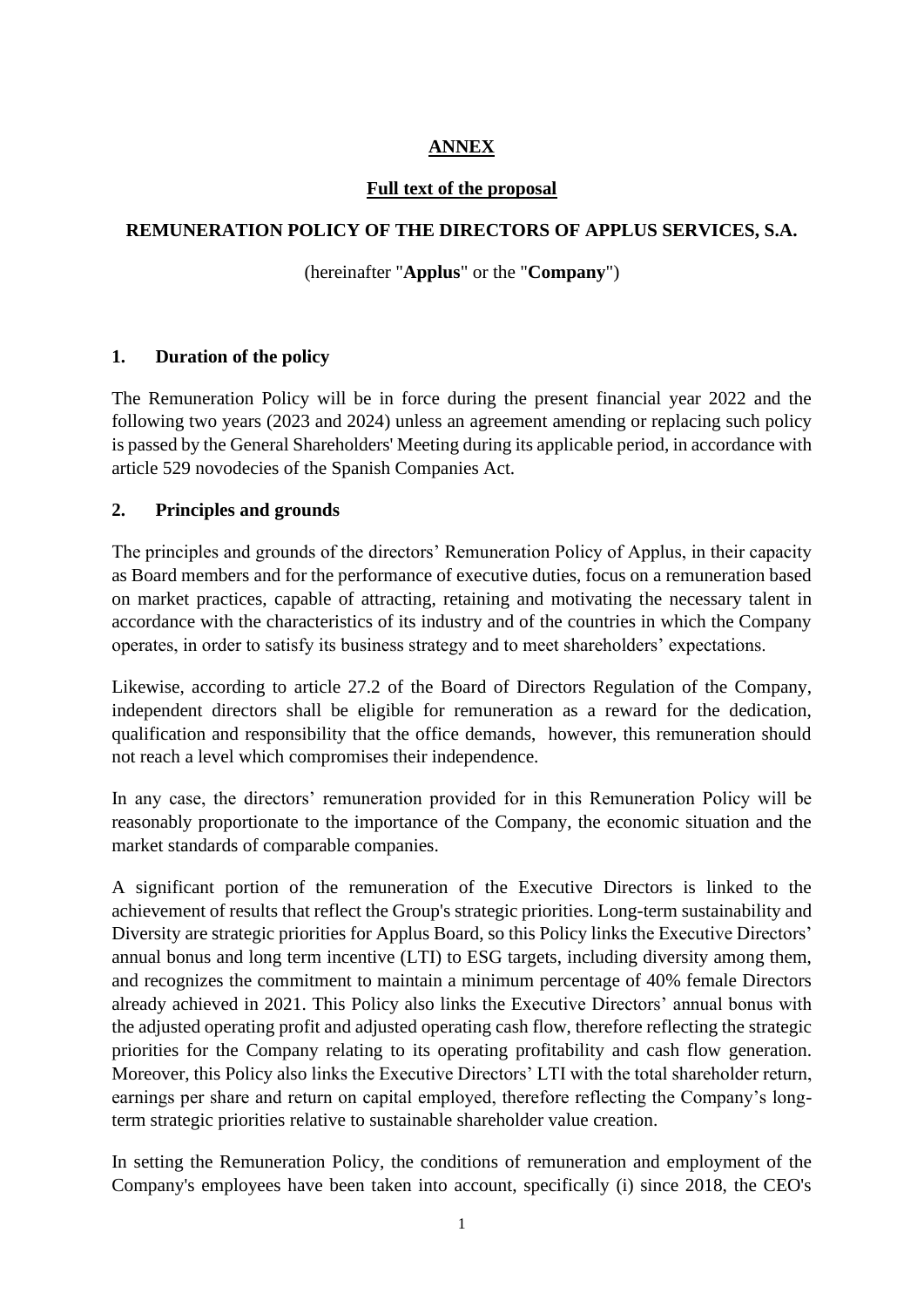remuneration has not been increased, despite the fact that the remuneration of the Group's employees has been increasing in recent years; (ii) the structure and metrics of the annual variable remuneration system and the LTI of the Executive Directors is the same as that of the Group's employees; and (iii) the structure of benefits and pension plans is the same as that existing for the Company's executives in Spain.

Furthermore, the remuneration system is oriented towards the promotion, in the long-term, of the profitability, interests and sustainability of the Company and it incorporates the necessary cautions to avoid an excessive assumption of risks and the reward of unfavorable results.

Due to all of the reasons mentioned above, this Policy contributes to promote Applus' business strategy, long-term interests and sustainability.

This Policy has been prepared with the support of Mercer Consulting (UK & Spain) and approved by the Board of Directors after being submitted and informed by the Appointments and Compensation Committee.

# **3. Remuneration for non-executive directors, in their condition as such**

The office of director of the Company is remunerated. In general, such remuneration comprises a fixed annual amount, as follows:

- (i) The amount of the annual remuneration payable by the Company to the Board of Directors as a whole, in their capacity as Board members (as fixed amount), was set by the General Shareholders' Meeting held on 30 May 2019 at EUR 1,500,000, and will remain in form until amended by the General Shareholders' Meeting.
- (ii) Unless otherwise determined by the General Shareholders' Meeting, the Board of Directors will determine the exact amount payable within the limit approved by the General Shareholders' Meeting, as well as the specific remuneration for each director, in his/her condition as Board member (as fixed amount), taking into account the functions and responsibilities attributed to each director, time commitment required and with reference to appropriate market conditions.

Notwithstanding the above, proprietary and executive directors shall not receive any remuneration for sitting on the Board of Directors or any other committee of the Board of Directors.

According to the above, for informative purposes, the Board has determined that the fixed annual remuneration for the Directors for 2022, in their capacity as Board members (as fixed amount) is:

- Compensation as Chairman of the Board: EUR 275,000.
- Compensation as Director (with the exception of the Chairman of the Board): EUR 66,000.
- Compensation as Head of a Committee: EUR 30,000.
- Compensation as member of a Committee: EUR 20,000.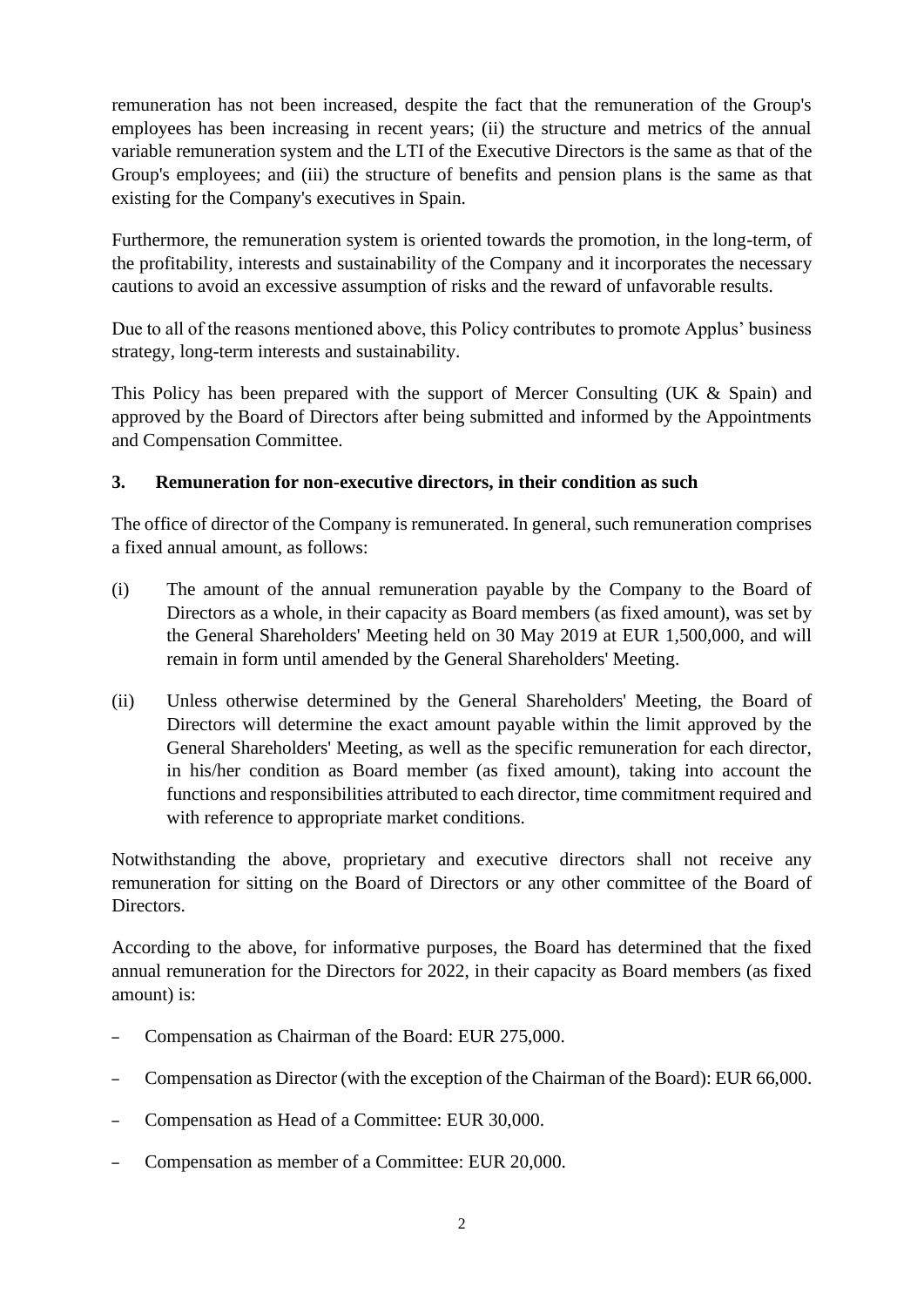In addition, directors will be reimbursed for travel, accommodation and any other expenses incurred due to attendance to Board of Directors and Committees meetings, as long as they are duly justified.

The Company has entered into a civil liability insurance policy for its directors on market conditions.

# **4. Executive Directors' remuneration for the performance of executive duties**

As of this date, the "**CEO**" and the "**CFO**" are the only positions of the Board of Directors performing executive functions in the Company.

The proposal of compensation (fixed remuneration, annual bonus, benefits in kind and long term incentive) for the Executive Directors in this Policy have been analyzed by the Appointments and Compensation Committee and approved by the Board of Directors, based on a salary benchmark for their positions provided by Mercer Consulting.

#### 4.1 Fixed remuneration

The fixed remuneration to be paid to the CEO amounts up to a maximum of EUR 750,000.

Furthermore, the CEO of the Company shall receive other benefits as remuneration in kind, at a maximum cost equal to 15% of the fixed remuneration in cash. This percentage of the base salary as remuneration in kind is in line with the policy in place for Senior Managers. In addition, the Company will annually contribute to the CEO's pension scheme an amount equal to the difference between the referred 15% of the fixed remuneration and the cost of the actual benefits received by the CEO in said year. The executive director will decide every year the amount to be used for each benefit, keeping always the maximum cost equal to 15% of the fixed remuneration in cash

The CEO can also decide every year if he wants a reduction in his fixed salary to have this same amount invested in a pension scheme, an option also available for Senior Managers.

The fixed remuneration of the CFO amounts to EUR 360,000.

Furthermore, the CFO of the Company shall receive other benefits as remuneration in kind, at a maximum cost equal to 15% of the fixed remuneration in cash, which may among other items include a pension scheme contribution at the discretion of the director. This percentage of the base salary as remuneration in kind is in line with the policy in place for Senior Managers.

The executive director will decide every year the amount to be used for each benefit, keeping always the maximum cost equal to 15% of the fixed remuneration in cash

The CFO can also decide every year if he wants a reduction in his fixed salary to have this same amount invested in a pension scheme, an option also available for Senior Managers.

For the sake of clarity, Applus does not have a corporate pension plan, and the policy regarding this benefit is based on the practice of each of the countries / business. The pension plan policy for executive directors is aligned with the company practice for managers in Spain, where the executive directors are located.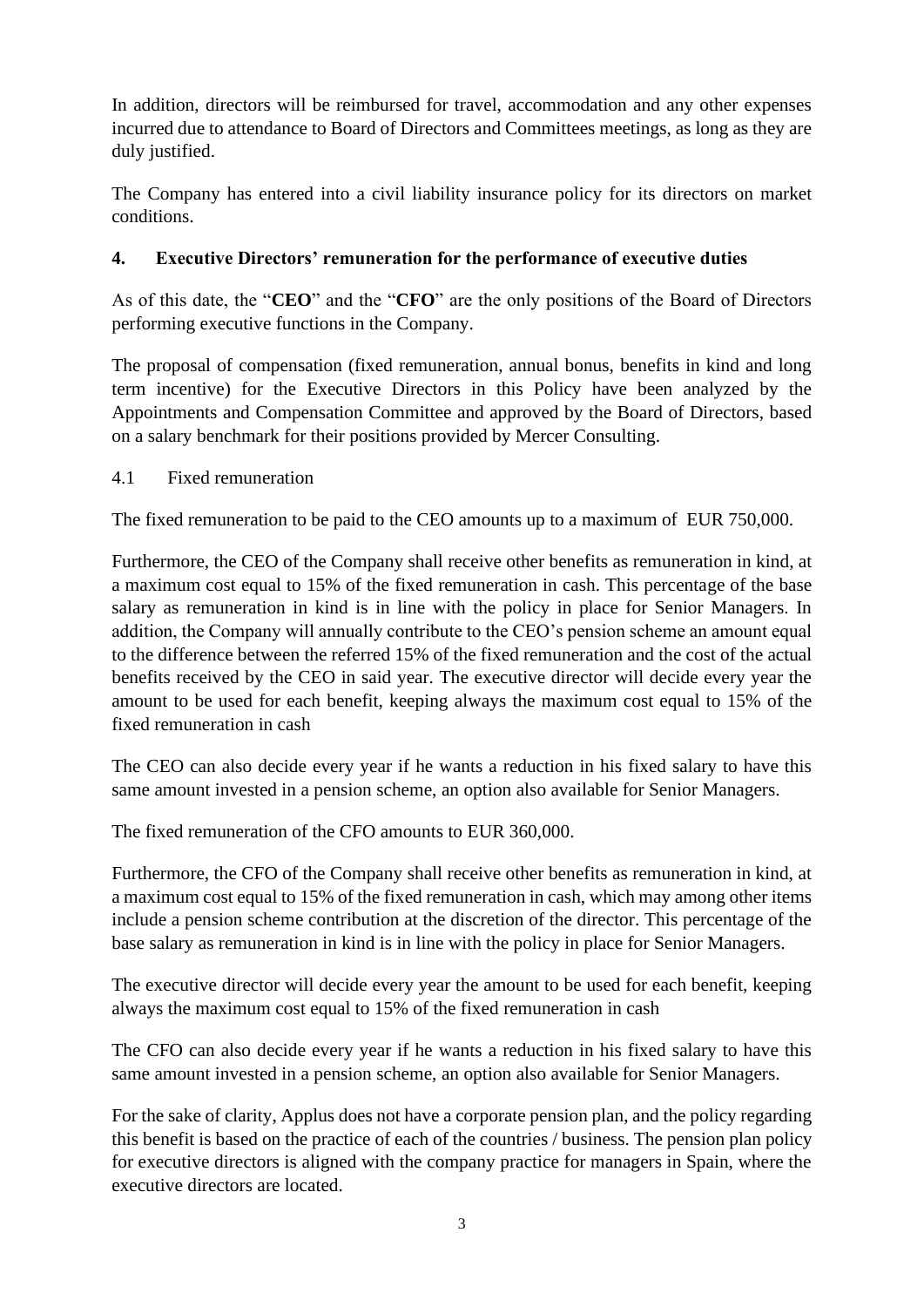During the term of this Remuneration Policy, the annual fixed remuneration amount for the executive directors will be increased with reference to the Consumer Price Index in Spain or any other index which may substitute it in the future, unless the Board of Directors decides not to apply this increase.

#### 4.2 Variable remuneration

The variable remuneration for the executive directors comprises: (i) a variable annual amount both in cash and by means of the delivery of RSUs, linked to achieving targets; and (ii) a long term incentive plan, payable by means of the award of *performance stock units* ("**PSUs**") and also linked to achieving targets.

(i) The executive directors' variable annual remuneration will be linked to achieving targets (55% based on the Group's adjusted operating profit – AOP – and 30% based on its adjusted operating cash flow – AOCF – and 15% based on four ESG targets).

The AOP and AOCF targets will be disclosed *ex post* annually at the Annual Report on the Remuneration of the Directors to avoid sharing in advance strategic confidential information.

The ESG targets will be disclosed every year in February after being approved by the Board of Directors. This year 2022 this information has been released with this Policy.

The AOP, AOCF and ESG results will be disclosed *ex post* annually at the Annual Report on the Remuneration of the Directors to avoid sharing in advance strategic confidential information.

The amount of this remuneration item will be calculated as follows:

For the CEO:

- $\checkmark$  the variable base target amount, which is established up to a maximum of 80% of the fixed remuneration, will be increased by 2% for every increment of 1% achieved in excess of the targets, up to a maximum of 150% of the variable base target (however each target can achieve a 200% payout). On the other hand, the variable remuneration will be reduced by 5% for every decrease of 1% on the targets. Same policy as for Senior Managers.
- $\checkmark$  62.5% of the variable remuneration to be received shall be paid in cash and the remaining 37.5% through the delivery of RSUs. Same policy as for Senior Managers.

For the CFO:

 $\checkmark$  the variable base target amount, which is established as 70% of the fixed remuneration, will be increased by 2% for each increment of 1% achieved in excess of the targets, up to a maximum of 150% of the variable base target (however each target can achieve a 200% payout). On the other hand, the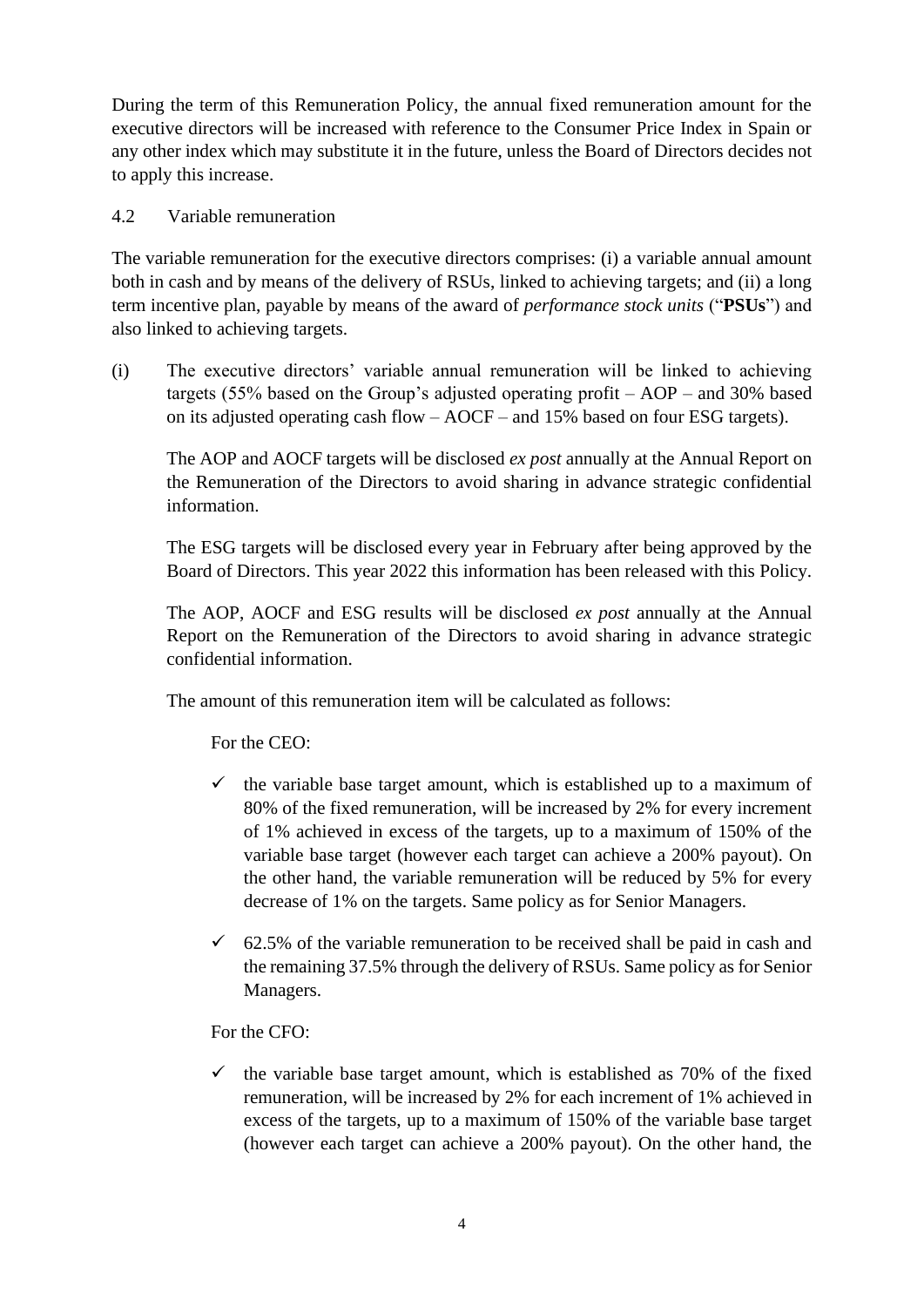variable remuneration will be reduced by 5% for every decrease of 1% on the targets. Same policy as for Senior Managers.

 $\checkmark$  62.5% % of the variable remuneration to be received shall be paid in cash and the remaining 37.5% through the delivery of RSUs. Same policy as for Senior Managers.

The basis for the calculation of the RSUs to be delivered to each executive director will be the average market value of Applus shares during the 60-day period prior to the date of grant of the RSUs.

The RSUs will be delivered every year on the date of approval by the Board of Directors of Applus' annual results and the amount of each executive director's annual variable remuneration.

Each RSU will vest into one share, and 30%, 30%, and 40% of the RSUs will vest after one, two and three years from the date they were delivered, respectively, subject to continuous employment on the vesting date.

If the termination of the Participant's service is due to any of the following events: (i) *mortis causa*, (ii) permanent disability, (iii) good leaver (understanding as such the event of (a) retirement; (b) the Participant's office or employment being with either a company which ceases to be a member of the Applus Group or relating to a business or part of a business which is transferred to a person who is not a member of the Applus Group; and (c) any whatsoever termination carried out by the Company except in the event of a disciplinary dismissal classified as fair by a court in a definitive judgement or not challenged by the Participant; or (iv) change of control (understanding as such the event of (i) a merger, consolidation, acquisition or other transaction as a result of which securities possessing more than 50% of the total combined voting power of the Company's outstanding securities are transferred to a person or persons different from the persons holding those securities immediately prior to such transaction; (ii) the sale, transfer or other disposition of all or substantially all of the Company's assets in complete liquidation or dissolution of the Company; or (iii) the acquisition by a third party (individual or legal entity), either individually or jointly with others which act in a coordinated way, of a control stake of the Company in accordance with what is set forth in article 4 of Royal Decree 1066/2007, 27 July, on the initial public offerings regime as amended from time to time), then all RSUs granted pursuant to the RSU plan that have not vested on the date the event takes effect shall be automatically vested on the date the event takes effect. The settlement of the vested RSUs in the event of a change of control will be paid in cash on the date of the change of control event.

If accredited inaccuracies in the information upon which the cash bonus and the RSUs were granted are reported by an accredited auditor and approved by the Board of Directors, the Company shall be entitled, for a period of three years following the payment of the cash bonus and the RSUs, or the vesting of the RSUs, respectively, to claim the refund of the net (of any withholding taxes or fees) amount of cash bonus, net amount of RSUs, and net amount of shares pursuant to a vesting of RSUs, as applicable, which has been effectively received by each executive director because of those inaccuracies.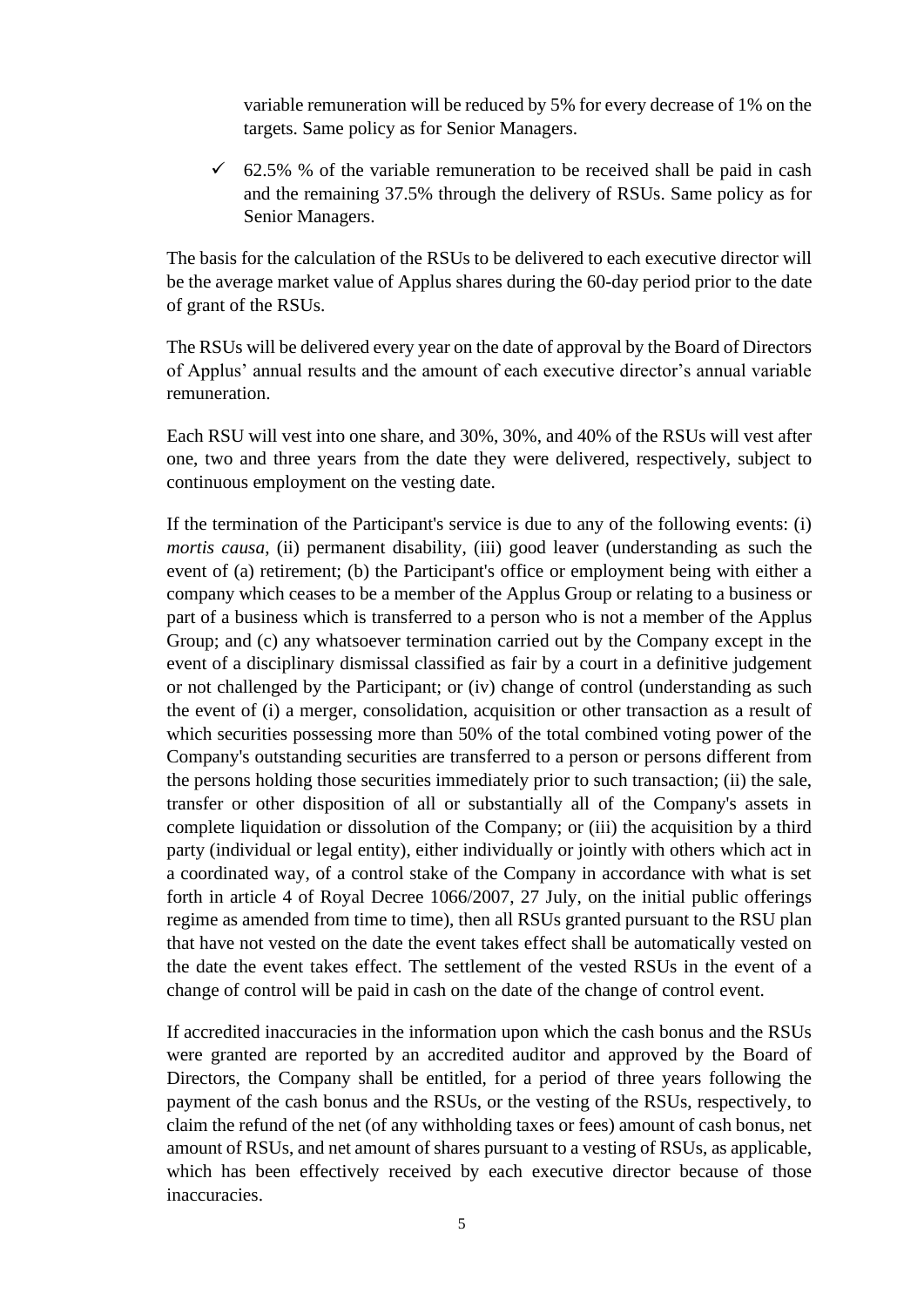The Board of Directors, prior a favorable proposal from the Appointments and Compensation Committee, may increase the result of the mathematical calculation of the annual variable compensation of the Executive Directors if (i) it is duly justified, (ii) the increase will be for a maximum amount of 50% of the target base (in cash and RSUs), and (iii) the final total amount of the annual variable compensation, after the increase if any, will not exceed the target base (in cash and RSUs). This decision shall be made public *ex post* annually at the Annual Report on the Remuneration of the Directors the Annual Compensation Report.

(ii) The long term incentive plan (which started in 2016 under the then applicable Remuneration Policy) involves the annual receipt of PSUs by the executive directors, each one exchangeable for one share of the Company in accordance with the vesting schedule referred to below.

The long term incentive plan targets have been reviewed and updated taking into consideration the strategic objectives and challenges in 2022-2024 strategic plan (communicated last year), the feed-back gathered from investors and proxy-advisors and the ESG commitments of Applus.

The amount of the long term incentive for executive directors has also been updated after the Mercer Consulting compensation report, taking into consideration the salary benchmark, the need to retain and motivate the executive directors and the new strategic targets added into the incentive.

The targets of the long term incentive for the executive directors are the same targets of the managers who are also entitled to this incentive.

Each executive director will receive the following number of PSUs:

- The CEO will annually receive up to a maximum of PSUs equal to, in principle, 90 % of his fixed remuneration.
- The CFO will annually receive PSUs equal to, in principle, 50 % of his fixed remuneration.

However, depending on the degree of achievement of the parameters set forth below, such amounts may finally fluctuate as set forth below. The number of PSUs that will be vested will have a value between 0% and 150% of the number of PSUs target, depending on the degree of compliance with the targets. However, each target of the LTI can achieve a value between 0% and 200% payout.

The value of each PSU will be equivalent to the average quote value of a share in the Company during the sixty days prior to the granting of the PSUs.

The PSUs will be granted every year on the date of approval by the Board of Directors of Applus' annual results. The number of PSUs to be delivered to the executive directors may be adjusted over the course of the year if his fixed remuneration is modified. Notwithstanding the latter, the day of delivery of the additional PSUs shall be considered as the date of approval of the corresponding annual results.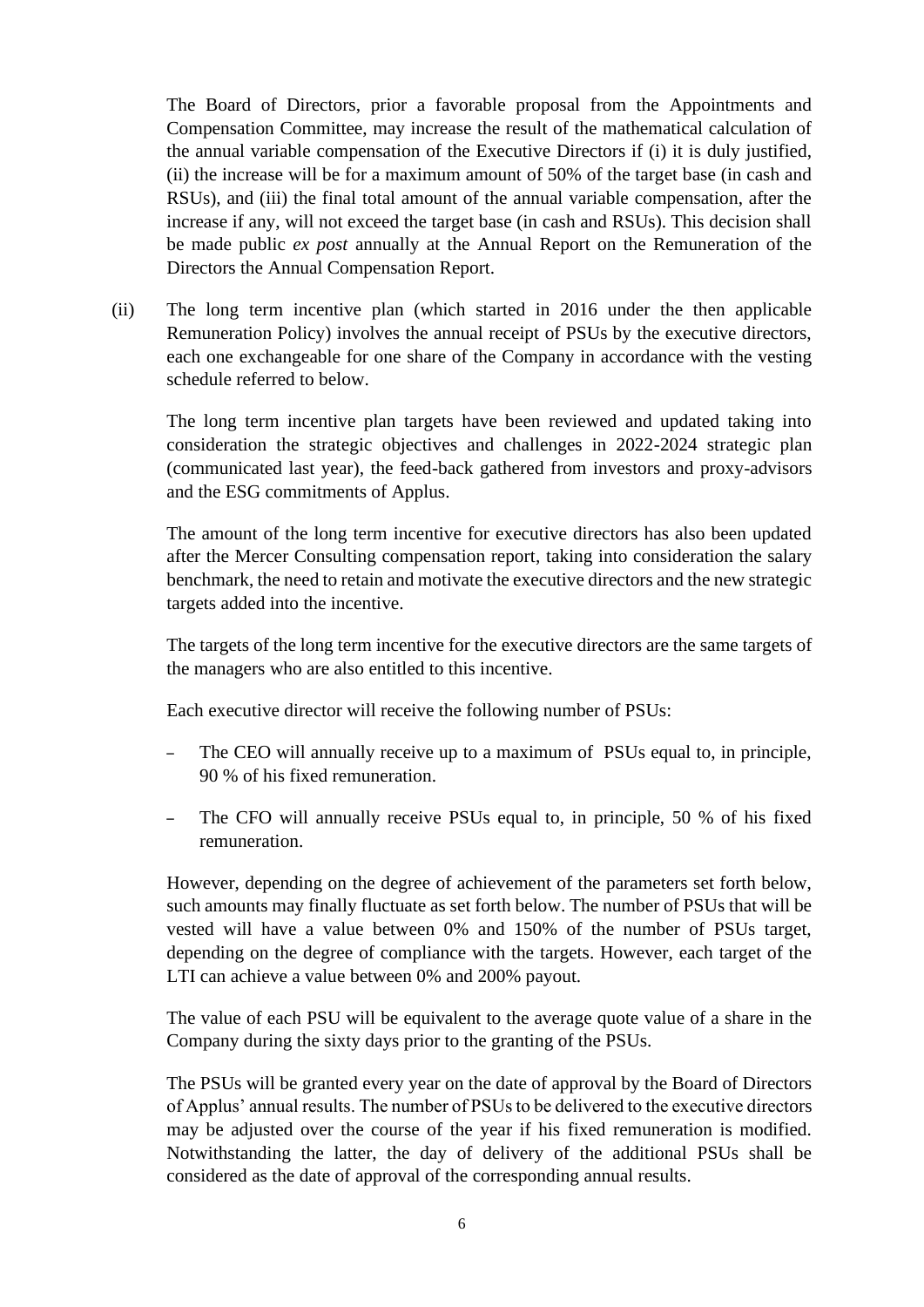The PSUs awarded in each year shall be vested into shares within a three-year period as from the day they were awarded provided that certain parameters, as set out below, are met. The number of PSUs that will be vested will have a value between 0% and 135% of the fixed remuneration of the CEO, if he were awarded with the maximum number of PSUs target equal to 90% of the fixed remuneration) and between 0% and 75% of the fixed remuneration of the CFO, depending on the degree of compliance with such parameters during the three years prior to the vesting, so as to ensure that the vesting reflects the professional performance of the executive directors during each three-year period.

In particular, the vesting of PSUs will be based on the following quantitative parameters:

a) A target based on relative total shareholder return ("**TSR**") within a three-year period, where the Company's TSR will be compared with an unweighted index composed of a group of eight peer companies within the testing, inspection and certification industry (SGS, Bureau Veritas, Intertek, Eurofins Scientific, Core Laboratories, ALS, Team Industrial Services, Mistras).

The Board of Directors can modify the group of companies to be used for a LTI, if the changes are decided and disclosed before the LTI award.

The index is the result of calculating the annualized TSR of the media TSR of the eight peer companies.

This parameter will represent 30% of the total PSUs granted each year.

In particular, within this 30%, 50% of PSUs will be vested should the Applus annualized TSR performance be equal to the index and 200% of PSUs will be vested should the Applus annualized TSR performance be 5% greater on an annual cumulative basis than the index. Between the index and the TSR value that gives right to vest 200% of PSUs, there will be a straight line vesting between such two values. As a result, 100% of PSUs will be vested should the Applus annualized TSR performance be 1.67% greater than the index.

If the TSR performance is below the index, no PSUs will vest for this parameter. The maximum number of PSUs that will be vested will be 200% of the target PSUs.

The evaluation of the TSR is done by an external firm which submits a report to the Appointments and Compensation Committee. Every year the name of this firm will be disclosed at the Annual Report on the Remuneration of Directors. Since 2016 until 2021, the firm responsible for this report has been PWC.

b) A target regarding adjusted earnings per share ("**EPS**") accumulated within a three-year period.

This parameter will represent 50% of the total PSUs granted each year.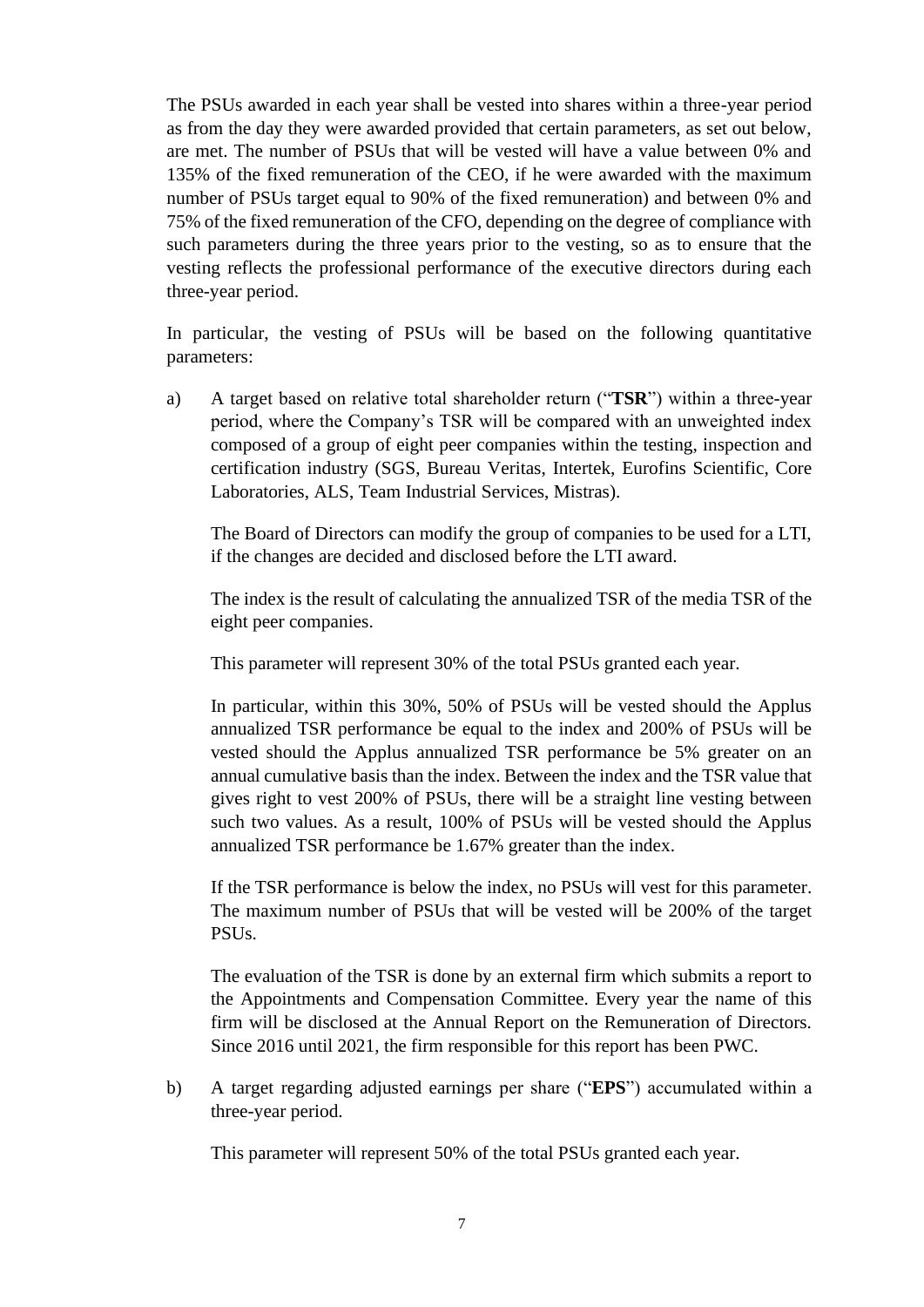The Board of Directors will set specific thresholds for this EPS target at which PSUs will be vested. The maximum number of PSUs that will be vested will be 200% of the target PSUs.

If the EPS performance is below the specific threshold that gives right to vest 50% PSUs, no PSUs will vest for this parameter.

c) A target regarding the average Return on Capital Employed (ROCE) of the threeyear period.

This parameter will represent 10% of the total PSUs granted each year.

The Board of Directors will set specific thresholds for this ROCE target at which PSUs will be vested. The maximum number of PSUs that will be vested will be 200% of the target PSUs.

If the ROCE performance is below the specific threshold that gives right to vest 50% PSUs, no PSUs will vest for this parameter.

d) A target regarding four ESG targets to be achieved in the three-year period.

This parameter will represent 10% of the total PSUs granted each year.

The maximum number of PSUs that will be vested will be 200% of the target PSUs. If the performance is below the specific threshold that gives right to vest 50% PSUs, no PSUs will vest for this parameter.

ESG targets and results are calculated considering perimeter at January 1 of the first year of each three-year period. Acquisitions will not be included. However, we are committed to implement our Group policies in the new acquisitions, so they will be included in the target/metrics for the following strategic plan.

The ESG targets, the EPS targets and the ROCE targets will be disclosed *ex post* in the Annual Report on the Remuneration of Directors. However, the EPS and ROCE targets for the LTI 2022 – 2024 are the ones already communicated with the strategic plan and they have been disclosed with this Policy, with the ESG targets 2022 – 2024.

The evaluation of all targets of the LTI will be included in the Annual Report on the Remuneration of Directors.

If the Participant ceases in his contractual link with the Group by reason of any of the following events: (i) mortis causa; (ii) permanent disability; (iii) retirement; (iv) the Participant's office or employment being with either a company which ceases to be a member of the Applus Group or relating to a business or part of a business which is transferred to a person who is not a member of the Applus Group; (v) any whatsoever termination carried out by the Company except in the event of a disciplinary dismissal classified as fair by a court in a definitive judgement or not challenged by the Participant; then the Appointments and Compensation Committee shall determine the number of vested shares through the following steps: (a) the performance conditions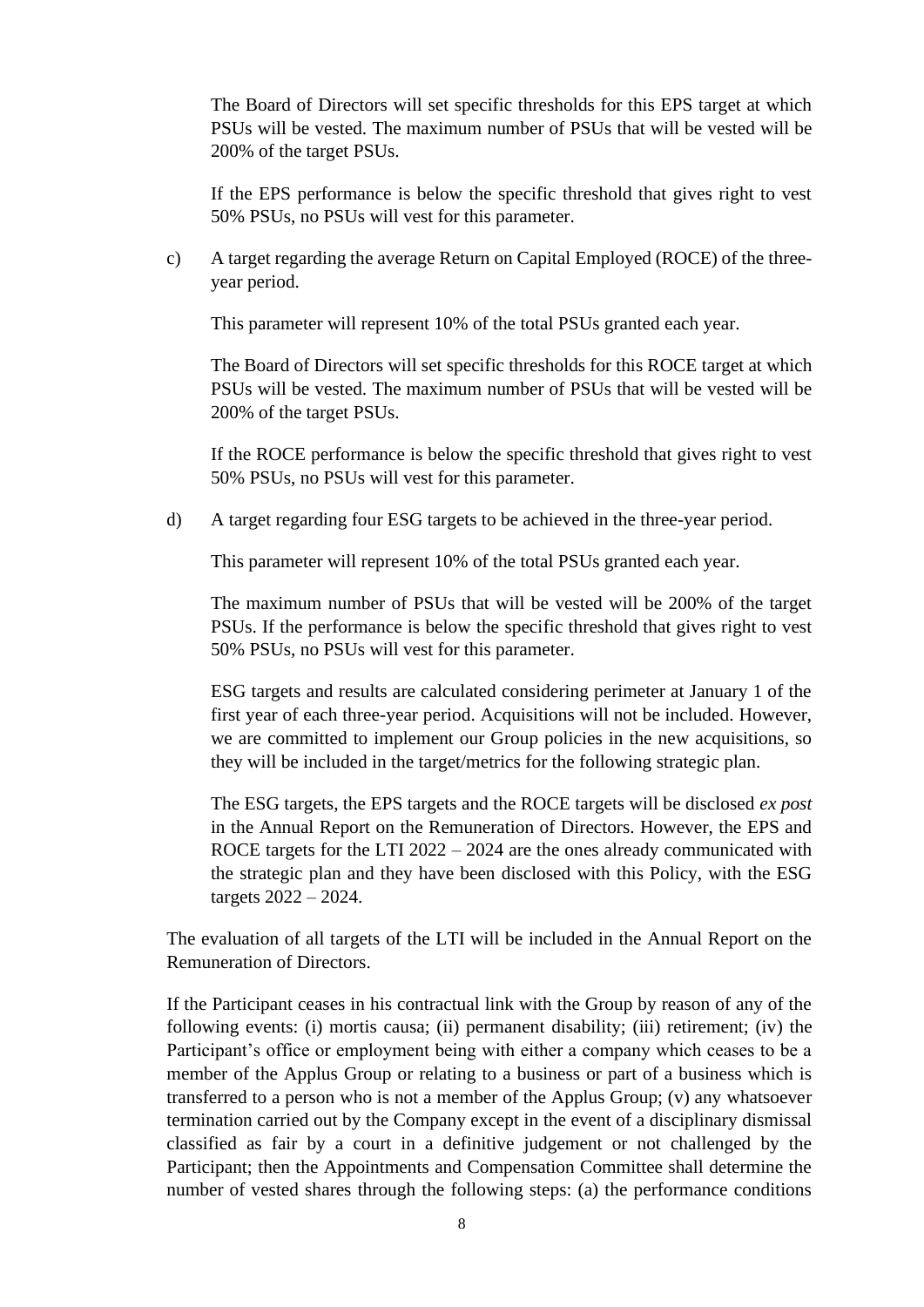will be considered to have been achieved at 100%; and (b) applying a pro rata reduction to the number of shares determined based on the period of time after the grant date and ending on the date of cessation relative to the period of 3 years.

Moreover, in the event of a change of control (understanding as such the event of (i) a merger, consolidation, acquisition or other transaction as a result of which securities possessing more than 50% of the total combined voting power of the Company's outstanding securities are transferred to a person or persons different from the persons holding those securities immediately prior to such transaction; (ii) the sale, transfer or other disposition of all or substantially all of the Company's assets in complete liquidation or dissolution of the Company; or (iii) the acquisition by a third party (individual or legal entity), either individually or jointly with others which act in a coordinated way, of a control stake of the Company in accordance with what is set forth in article 4 of Royal Decree 1066/2007, 27 July, on the initial public offerings regime as amended from time to time), then the Appointments and Compensation Committee shall notify the Participant as soon as practicable from becoming aware of that event or a proposed event that all PSUs will be automatically vested on the date of such event, if they had not been vested yet. The settlement of the vested PSUs in the event of a change of control will be paid in cash on the date of the change of control event.

PSUs to be vested will not be reduced in any proportion to the time elapsed since the grant date, and the performance conditions will be considered to have been achieved at 100%. If the Participant ceases to be a director or employee of the Group concurrently with a change of control event, then the change of control rule shall prevail.

If accredited inaccuracies in the information upon which the PSUs or the shares pursuant to a vesting of PSUs were granted are reported by an accredited auditor and approved by the Board of Directors, the Company shall be entitled, for a period of three years following the payment of the PSUs or the vesting of the PSUs, respectively, to claim the refund of the net (of any withholding taxes or fees) amount of PSUs and net amount of shares pursuant to a vesting of PSUs, as applicable, which has been effectively received by each executive director because of those inaccuracies.

4.3 Main terms and conditions of the executive director's contract

The essential terms and conditions of the executive directors' contracts are, apart from those relating to their remuneration, the following:

- (i) Duration: the executive directors' contracts are of indefinite term, but they can be terminated by any reason at any moment without any severance payment. The reason for this is that the legal amount to be paid for termination, if any, will be discounted from the non-compete payment keeping this agreement fully enforceable. This clause has been agreed in the non-compete provisions between the company and the executive directors.
- (ii) Exclusivity: while they perform executive duties, the executive directors may not hold any direct or indirect interest in any other business or activity which may represent a conflict of interests in relation to the Company's obligations and liabilities or in relation to its activity and that of the Applus Group.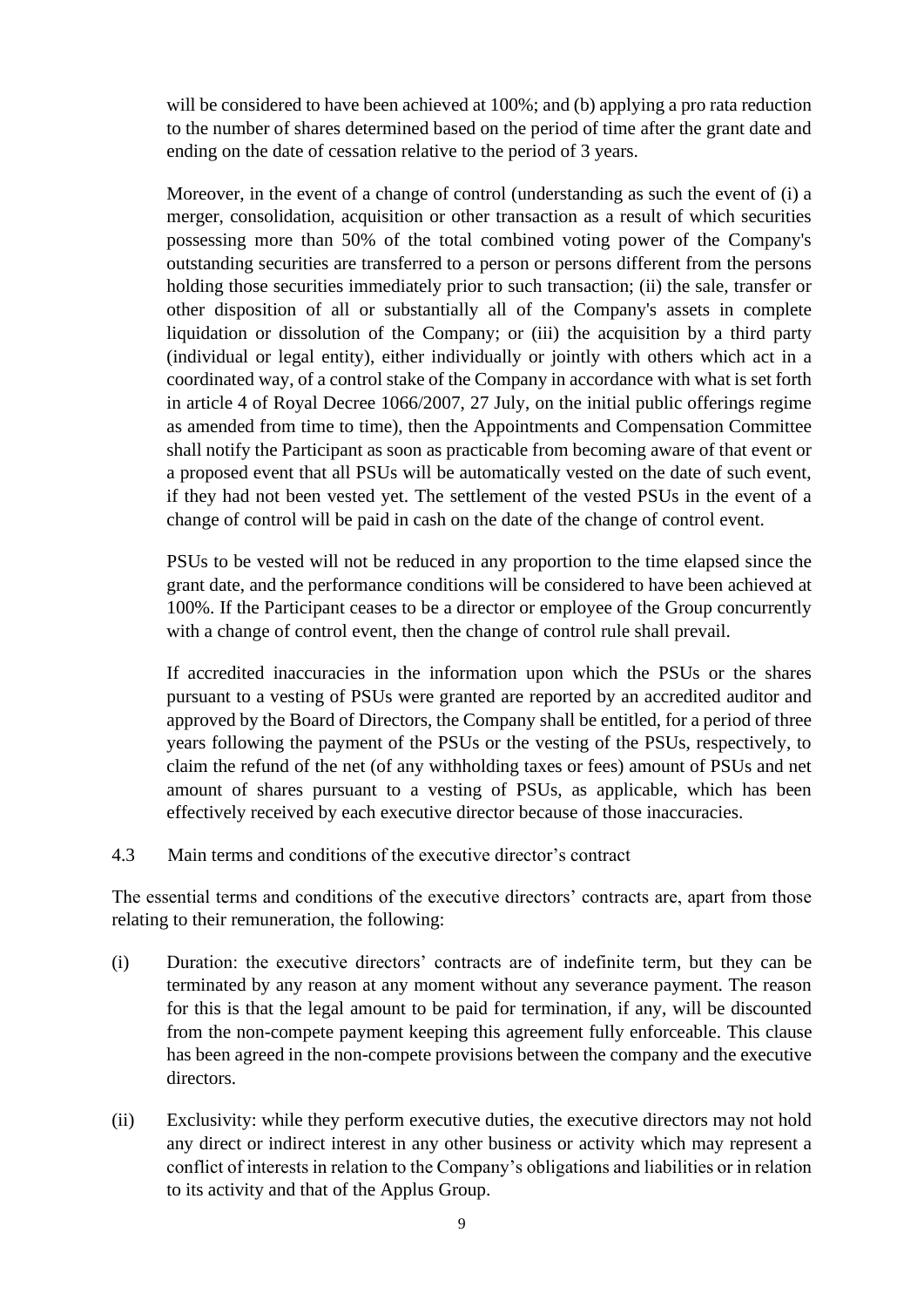(iii) Termination: the executive directors' contracts may be terminated, at any moment, at the request of the corresponding executive director or the Company, provided that it is notified in writing to the other party. Six months' advance notice must be provided. If one of the executive directors or the Company fully or partially breaches the advance notice obligation, the other party would be entitled to an indemnity equal to the fixed remuneration of the relevant executive director relating to the duration of the breached advance notice period.

The executive directors are not entitled to any compensation as a result of the termination of their contract, except for the provisions contained in the non-competition agreement.

(iv) Post-contractual non-competition agreement: the executive directors shall not compete against the Company or any Applus Group company.

The non-competition commitment assumed by executive directors shall have a duration of two years following the termination of his contract. Competition shall be understood as the provision of any kind of services, on his own behalf or on behalf of a third party, whether it entails executive duties or mere advisory duties, or the direct or indirect promotion of the incorporation of companies and entities that will develop a competing business, as well as equity stake in these companies or entities. For these purposes, a competing business shall be deemed as any activity that, at the time of termination of the executive director´s contract, is being developed by any company belonging to the Applus Group in a certain territory or it is scheduled to start being developed in a certain territory within the 12 months following the termination of the executive director´s contract. Likewise, the executive director will not recruit or participate in the recruitment (for himself or for the entity which he represents or in which he performs his activities) of employees who, at the date of termination of his contract or in the preceding twelve months, form part or have formed part of the Applus Group´s workforce.

As consideration, upon such termination (whether at the request of the executive director´s or the Company), the executive director´s shall be entitled to receive an amount equal to the double of the fixed annual remuneration received in cash at the time of the termination of the contract, that will be paid for the 24-month period following such termination by means of 24 equal installments. The referred amount shall be reduced by the sum that, as the case may be, the Company would have to grant the executive director as legal compensation —which might result from the enforcement of the applicable law— for the termination of the contract, so that the total amount to be received by the executive director once the contract has been terminated does not exceed, in any case, the double of the fixed remuneration that he received in the last year prior to the termination of the contract.

Should the executive director breach this commitment and compete with the Company or any company within the Applus Group, he shall return the amounts paid by the Company as compensation for this non-compete agreement.

For the sake of clarity, Applus non-compete policies and strategy depends on the practice and legal regulations of the country where the Group operates and wish to